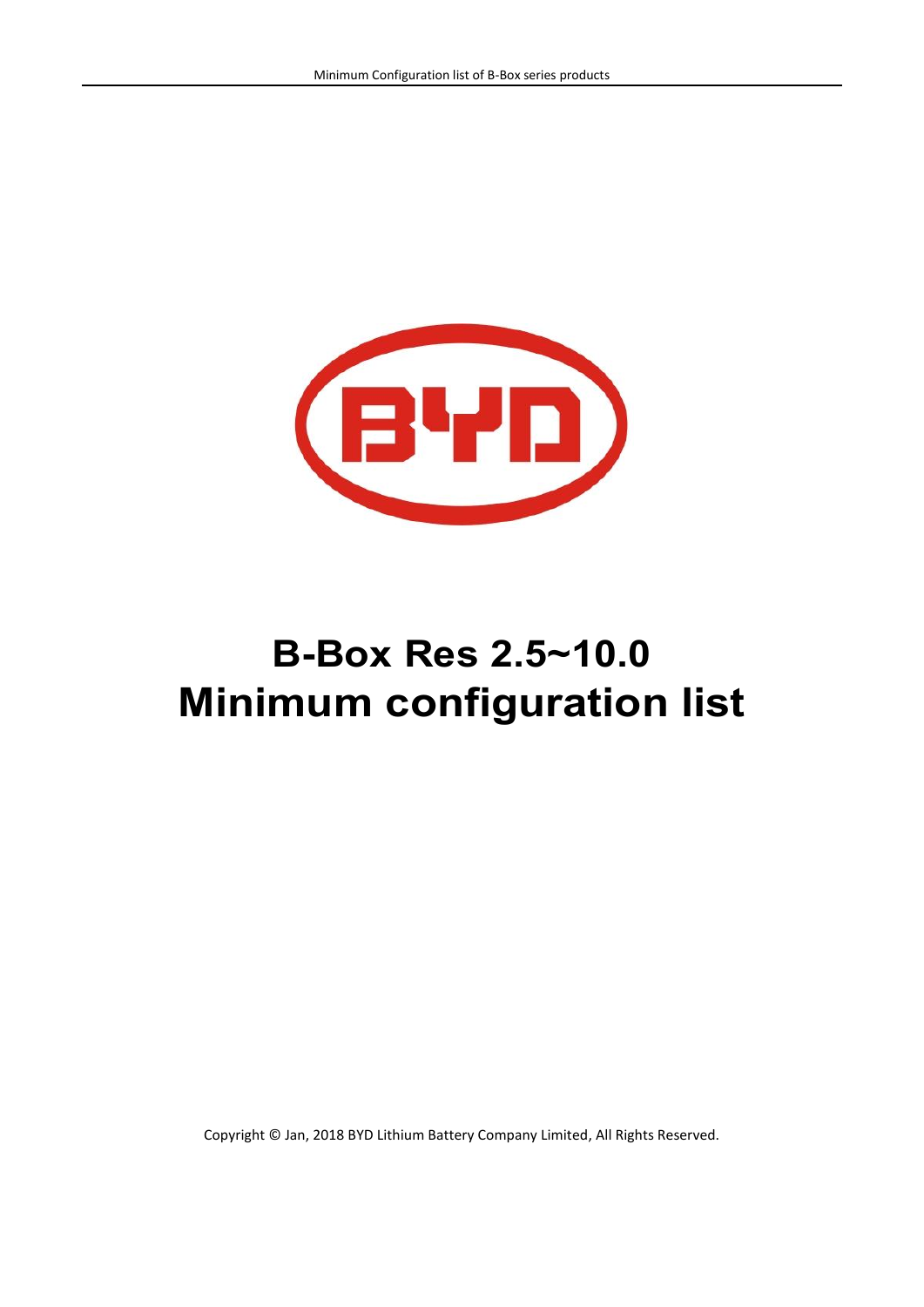## **1MINIMUM CONFIGURATION WITH SMA SUNNY ISLAND INVERTER**

Inverter Firmware version: minimum required firmware version for SI is V1.73. B-Box firmware version: minimum required firmware version for BMU is V2.7.

| 1 Phase on Grid                                                  |            |          |
|------------------------------------------------------------------|------------|----------|
| Inverter Type                                                    | B-Plus 2.5 | Cabinet  |
| SI 3.0M                                                          | $\geq 1$   | $\geq$ 1 |
| SI 4.4M                                                          | $\geq$ 1   | $\geq 1$ |
| SI 6.0H                                                          | $\geq 1$   | $\geq$ 1 |
| SI 8.0H                                                          | $\geq 1$   | $\geq 1$ |
| 3 Phase on Grid                                                  |            |          |
| Inverter Type                                                    | B-Plus 2.5 | Cabinet  |
| SI 3.0M                                                          | $\geq 3$   | $\geq 1$ |
| SI 4.4M                                                          | $\geq 4$   | $\geq 1$ |
| SI 6.0H                                                          | $\geq 4$   | $\geq 1$ |
| SI 8.0H                                                          | $\geq 4$   | $\geq 1$ |
| 1 Phase off Grid <sup>1</sup>                                    |            |          |
| Inverter Type                                                    | B-Plus 2.5 | Cabinet  |
| SI 3.0M                                                          | $\geq 3$   | $\geq$ 1 |
| SI 4.4M                                                          | $\geq 3$   | $\geq$ 1 |
| SI 6.0H                                                          | $\geq 5$   | $\geq$ 2 |
| SI 8.0H                                                          | $\geq 5$   | $\geq$ 2 |
| 3 Phase off Grid <sup>1</sup>                                    |            |          |
| Inverter Type                                                    | B-Plus 2.5 | Cabinet  |
| SI 3.0M                                                          | $\geq 8$   | $\geq$ 2 |
| SI 4.4M                                                          | $\geq 8$   | $\geq$ 2 |
| SI 6.0H                                                          | $\geq 12$  | $\geq 3$ |
| SI 8.0H                                                          | $\geq 12$  | $\geq 3$ |
| Remark: Maximum quantity of B-Plus is 32, Cabinet quantity is 8. |            |          |

## **2 MINIMUM CONFIGURATION WITH GOODWE INVERTER**

#### **2.1 Minimum configuration with ES**

Inverter Firmware version: minimum required firmware version for ARM is 03.

B-Box firmware version: minimum required firmware version for BMU is V4-10.

**1 Phase on Grid**

Inverter Type **B-Plus 2.5** Cabinet

1

 $1$  Shall bypass main circuit breaker when the system is off grid application.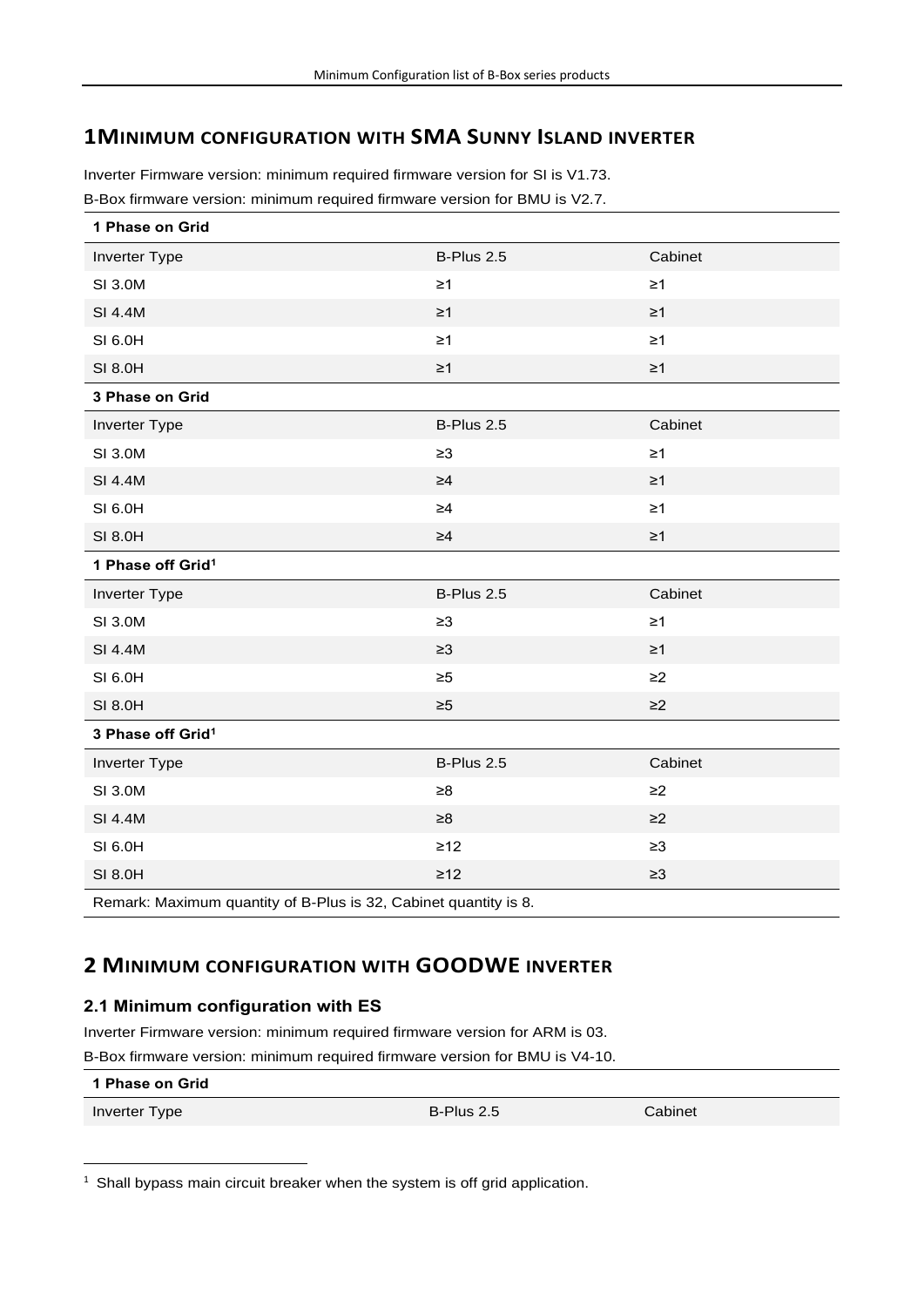| GW3648D-ES       | $\geq 1^2$   | ≥1       |
|------------------|--------------|----------|
| GW5048D-ES       | $\geq 1^2$   | $\geq$ 1 |
| 1 Phase off Grid |              |          |
|                  |              |          |
| Inverter Type    | $B-Plus 2.5$ | Cabinet  |
| GW3648D-ES       | $\geq$ 2     | ≥1       |
| GW5048D-ES       | $\geq$ 2     | $\geq$ 1 |

Remark: Maximum quantity of B-Plus is 32, Cabinet quantity is 8.

#### **2.2 Minimum configuration with BP**

Inverter Firmware version: minimum required firmware version for ARM is 03.

B-Box firmware version: minimum required firmware version for BMU is V4-10.

| 1 Phase on Grid |            |         |  |
|-----------------|------------|---------|--|
| Inverter Type   | B-Plus 2.5 | Cabinet |  |
| GW2500-BP       | ≥1         | 21      |  |
|                 |            |         |  |

Remark: Maximum quantity of B-Plus is 32, Cabinet quantity is 8.

#### **2.3 Minimum configuration with EM**

Inverter Firmware version: minimum required firmware version for ARM is 03.

B-Box firmware version: minimum required firmware version for BMU is V4-10.

| 1 Phase on Grid                                                  |            |          |
|------------------------------------------------------------------|------------|----------|
| <b>Inverter Type</b>                                             | B-Plus 2.5 | Cabinet  |
| GW3048-EM                                                        | $\geq 1^2$ | $\geq$ 1 |
| GW3648-EM                                                        | $\geq 1^2$ | $\geq$ 1 |
| GW5048-EM                                                        | $\geq 1^2$ | $\geq$ 1 |
| 1 Phase off Grid                                                 |            |          |
| <b>Inverter Type</b>                                             | B-Plus 2.5 | Cabinet  |
| GW3048-EM                                                        | $\geq$ 2   | $\geq$ 1 |
| GW3648-EM                                                        | $\geq$ 2   | $\geq$ 1 |
| GW5048-EM                                                        | $\geq$ 2   | $\geq$ 1 |
| Remark: Maximum quantity of B-Plus is 32, Cabinet quantity is 8. |            |          |

#### **2.4 Minimum configuration with SBP**

Inverter Firmware version: minimum required firmware version for ARM is 03.

B-Box firmware version: minimum required firmware version for BMU is V4-10

| 1 Phase on Grid |            |         |
|-----------------|------------|---------|
| Inverter Type   | B-Plus 2.5 | Cabinet |
| GW3600S-BP      | $\geq 1^2$ | ≥1      |
| GW5000S-BP      | $\geq 1^2$ | ≥1      |
| Back-up mode    |            |         |

<sup>&</sup>lt;sup>2</sup> This configuration is only for self-consumption application

1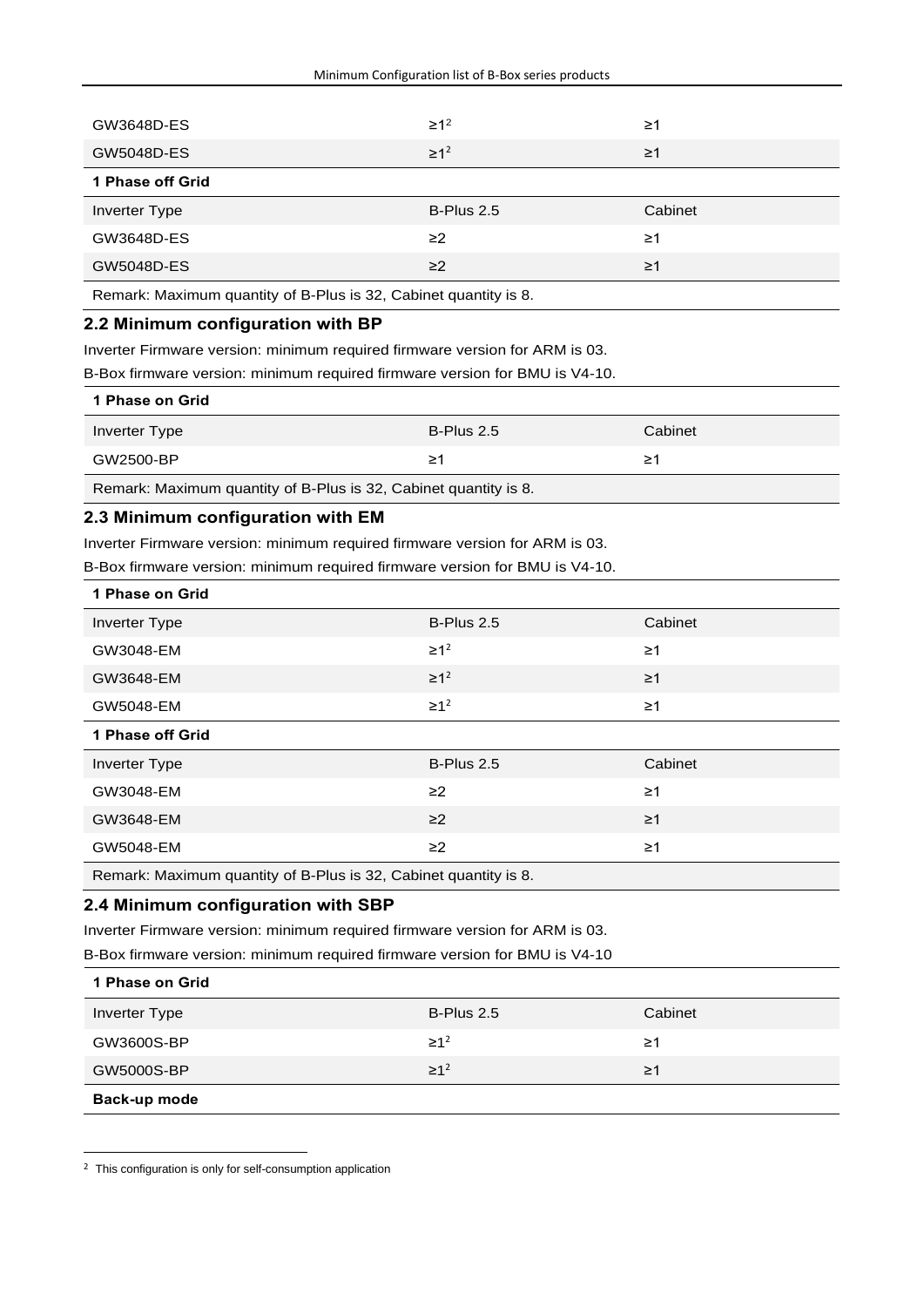| Inverter Type                                                    | $B-Plus 2.5$ | Cabinet |
|------------------------------------------------------------------|--------------|---------|
| GW3600S-BP                                                       | ≥2           | ≥1      |
| GW5000S-BP                                                       | $\geq$       | ≥1      |
| Remark: Maximum quantity of B-Plus is 32, Cabinet quantity is 8. |              |         |

## **3. MINIMUM CONFIGURATION WITH VICTRON INVERTER**

#### **3.1 Minimum configuration with Multiplus**

Inverter Firmware version: minimum required firmware version for CCGX is V2.01, apply to ESS mode.

\*\*Ooperate according to Victron's guidance before new firmware is released.

Website:https://www.victronenergy.com/live/battery\_compatibility:byd\_b-box

B-Box firmware version: minimum required firmware version for BMU is V4-13, apply to ESS mode.

| 1 Phase on Grid                                                  |            |          |
|------------------------------------------------------------------|------------|----------|
| <b>Inverter Type</b>                                             | B-Plus 2.5 | Cabinet  |
| 48/3000/35                                                       | $\geq$ 1   | $\geq 1$ |
| 48/5000/70                                                       | $\geq 1$   | $\geq$ 1 |
| 3 Phase on Grid                                                  |            |          |
| <b>Inverter Type</b>                                             | B-Plus 2.5 | Cabinet  |
| 48/3000/35                                                       | $\geq 3$   | $\geq 1$ |
| 48/5000/70                                                       | $\geq$ 3   | $\geq 1$ |
| 1 Phase off Grid <sup>1</sup>                                    |            |          |
| <b>Inverter Type</b>                                             | B-Plus 2.5 | Cabinet  |
| 48/3000/35                                                       | $\geq$ 2   | $\geq$ 1 |
| 48/5000/70                                                       | $\geq 3$   | $\geq$ 1 |
| 3 Phase off Grid <sup>1</sup>                                    |            |          |
| <b>Inverter Type</b>                                             | B-Plus 2.5 | Cabinet  |
| 48/3000/35                                                       | $\geq 6$   | $\geq$ 2 |
| 48/5000/70                                                       | $\geq 9$   | $\geq 3$ |
| Remark: Maximum quantity of B-Plus is 32, Cabinet quantity is 8. |            |          |

## **3.2 Minimum configuration with Multigrid**

Inverter Firmware version: minimum required firmware version for CCGX is V2.01, apply to ESS mode.

\*\*Operate according to Victron's guidance before new firmware is released.

Website:https://www.victronenergy.com/live/battery\_compatibility:byd\_b-box

B-Box firmware version: minimum required firmware version for BMU is V4-13, apply to ESS mode.

| 1 Phase on Grid |            |         |
|-----------------|------------|---------|
| Inverter Type   | B-Plus 2.5 | Cabinet |
| 48/3000/35      | ≥1         | ≥1      |
| 3 Phase on Grid |            |         |
| Inverter Type   | B-Plus 2.5 | Cabinet |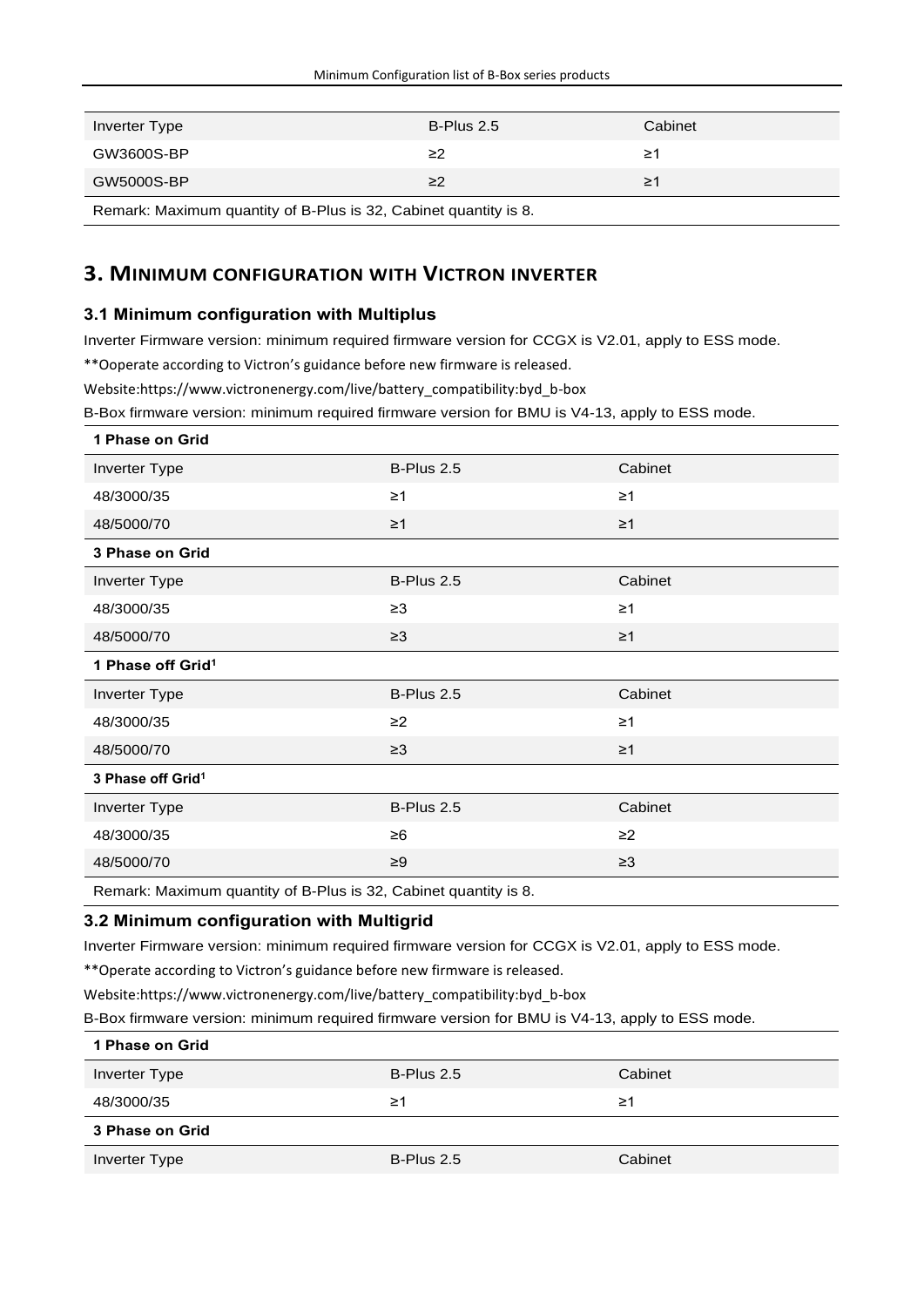| 48/3000/35                                                       | ≥3         | ≥1       |
|------------------------------------------------------------------|------------|----------|
| 1 Phase off Grid <sup>1&amp;2</sup>                              |            |          |
| Inverter Type                                                    | B-Plus 2.5 | Cabinet  |
| 48/3000/35                                                       | $\geq$     | $\geq$ 1 |
| 3 Phase off Grid <sup>1&amp;2</sup>                              |            |          |
| Inverter Type                                                    | B-Plus 2.5 | Cabinet  |
| 48/3000/35                                                       | ≥6         | $\geq$ 2 |
| Remark: Maximum quantity of B-Plus is 32, Cabinet quantity is 8. |            |          |

#### **3.3 Minimum configuration with Quattro**

Inverter Firmware version: minimum required firmware version for CCGX is V2.01, apply to ESS mode.

\*\*Operate according to Victron's guidance before new firmware is released.

Website:https://www.victronenergy.com/live/battery\_compatibility:byd\_b-box

B-Box firmware version: minimum required firmware version for BMU is V4-13, apply to ESS mode.

| 1 Phase on Grid                                                  |            |          |  |
|------------------------------------------------------------------|------------|----------|--|
| Inverter Type                                                    | B-Plus 2.5 | Cabinets |  |
| 48/5000/70-100/100                                               | $\geq 1$   | $\geq 1$ |  |
| 48/8000/110-100/100                                              | $\geq 1$   | $\geq 1$ |  |
| 48/10000/140-100/100                                             | $\geq 1$   | $\geq 1$ |  |
| 48/15000/200-100/100                                             | $\geq$ 1   | $\geq$ 1 |  |
| 3 Phase on Grid                                                  |            |          |  |
| <b>Inverter Type</b>                                             | B-Plus 2.5 | Cabinet  |  |
| 48/5000/70-100/100                                               | $\geq 3$   | $\geq 1$ |  |
| 48/8000/110-100/100                                              | $\geq 4$   | $\geq$ 1 |  |
| 48/10000/140-100/100                                             | $\geq 5$   | $\geq$ 2 |  |
| 48/15000/200-100/100                                             | $\geq 6$   | $\geq$ 2 |  |
| 1 Phase off Grid <sup>1&amp;2</sup>                              |            |          |  |
| <b>Inverter Type</b>                                             | B-Plus 2.5 | Cabinet  |  |
| 48/5000/70-100/100                                               | $\geq$ 3   | $\geq 1$ |  |
| 48/8000/110-100/100                                              | $\geq 5$   | $\geq$ 2 |  |
| 48/10000/140-100/100                                             | $\geq 6$   | $\geq$ 2 |  |
| 48/15000/200-100/100                                             | $\geq 9$   | $\geq 3$ |  |
| 3 Phase off Grid <sup>1&amp;2</sup>                              |            |          |  |
| <b>Inverter Type</b>                                             | B-Plus 2.5 | Cabinet  |  |
| 48/5000/70-100/100                                               | $\geq 9$   | $\geq 3$ |  |
| 48/8000/110-100/100                                              | $\geq 15$  | $\geq 4$ |  |
| 48/10000/140-100/100                                             | $\geq 18$  | $\geq 5$ |  |
| 48/15000/200-100/100                                             | $\geq$ 27  | $\geq 7$ |  |
| Remark: Maximum quantity of B-Plus is 32, Cabinet quantity is 8. |            |          |  |

**3.4 Minimum configuration with Easysolar with CCGX**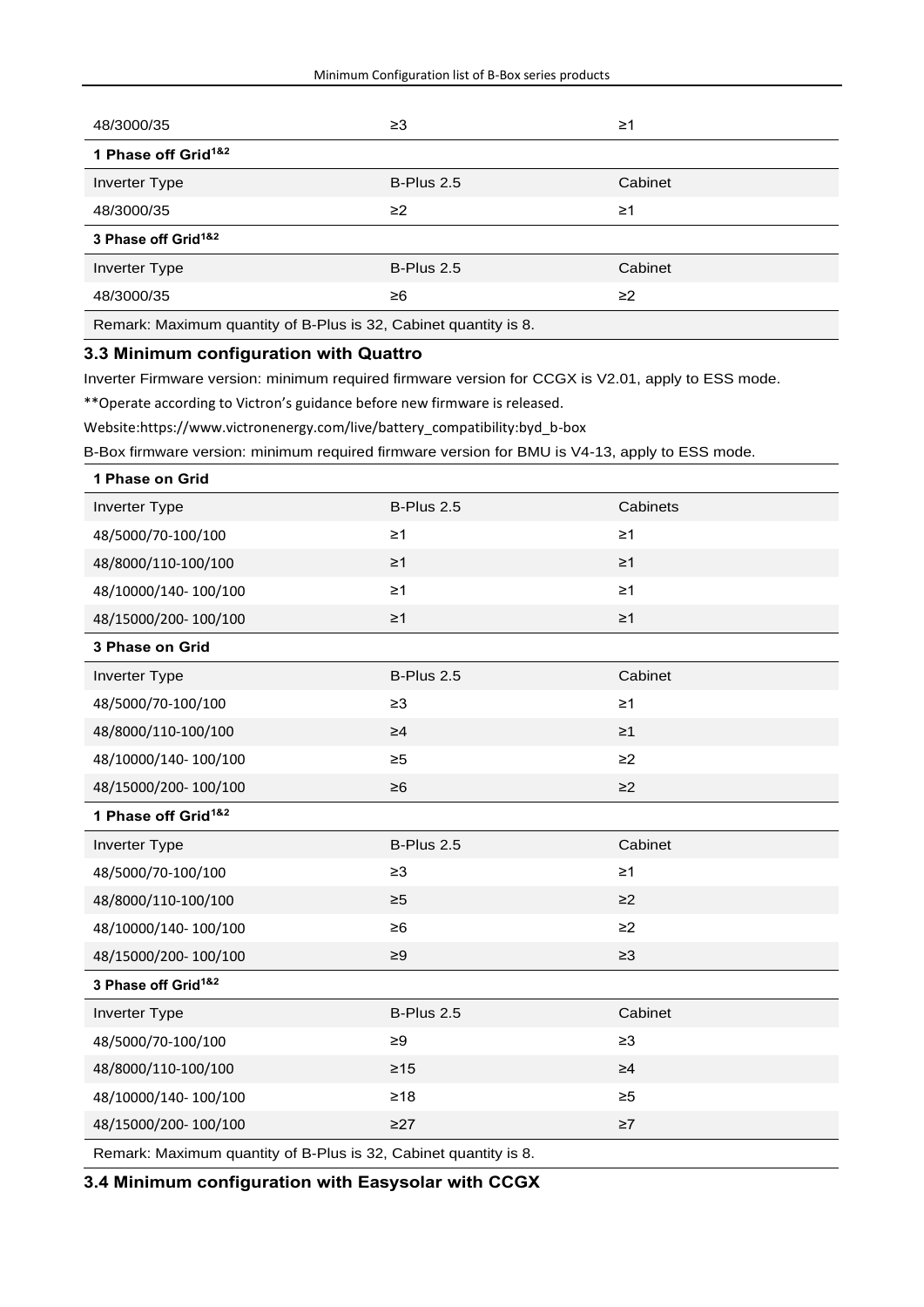Inverter Firmware version: minimum required firmware version for CCGX is V2.01, apply to ESS mode.

\*\*Operate according to Victron's guidance before new firmware is released.

Website:https://www.victronenergy.com/live/battery\_compatibility:byd\_b-box

B-Box firmware version: minimum required firmware version for BMU is V4-13, apply to ESS mode.

| 1 Phase on Grid                                                  |            |          |
|------------------------------------------------------------------|------------|----------|
| <b>Inverter Type</b>                                             | B-Plus 2.5 | Cabinet  |
| 48/3000/35-50 MPPT150/70                                         | $\geq$ 1   | $\geq 1$ |
| 48/5000/70-100 MPPT150/100                                       | $\geq$ 1   | $\geq$ 1 |
| 3 Phase on Grid                                                  |            |          |
| <b>Inverter Type</b>                                             | B-Plus 2.5 | Cabinet  |
| 48/3000/35-50 MPPT150/70                                         | $\geq$ 3   | $\geq 1$ |
| 48/5000/70-100 MPPT150/100                                       | $\geq$ 3   | $\geq$ 1 |
| 1 Phase off Grid <sup>1&amp;2</sup>                              |            |          |
| <b>Inverter Type</b>                                             | B-Plus 2.5 | Cabinet  |
| 48/3000/35-50 MPPT150/70                                         | $\geq$ 2   | $\geq 1$ |
| 48/5000/70-100 MPPT150/100                                       | $\geq$ 3   | $\geq 1$ |
| 3 Phase off Grid <sup>1&amp;2</sup>                              |            |          |
| <b>Inverter Type</b>                                             | B-Plus 2.5 | Cabinet  |
| 48/3000/35-50 MPPT150/70                                         | $\geq 6$   | $\geq$ 2 |
| 48/5000/70-100 MPPT150/100                                       | $\geq 9$   | $\geq$ 3 |
| Remark: Maximum quantity of B-Plus is 32, Cabinet quantity is 8. |            |          |

## **4 MINIMUM CONFIGURATION WITH SOLAX**

#### **4.1 Minimum configuration with SK-SU**

Inverter Firmware version: minimum required firmware version is V2.31. B-Box firmware version: minimum required firmware version for BMU is V4-10.

| 1 Phase on Grid                      |            |          |  |
|--------------------------------------|------------|----------|--|
| <b>Inverter Type</b>                 | B-Plus 2.5 | Cabinet  |  |
| <b>SK-SU 3000E</b>                   | $\geq$ 2   | $\geq$ 1 |  |
| <b>SK-SU 3700E</b>                   | $\geq$ 2   | $\geq$ 1 |  |
| <b>SK-SU 5000E</b>                   | $\geq$ 2   | $\geq$ 1 |  |
| 4.2 Minimum configuration with SK-TL |            |          |  |
| 1 Phase on Grid                      |            |          |  |
| Inverter Type                        | B-Plus 2.5 | Cabinet  |  |
| SK-TL3000E+SK-BMU2500                | $\geq$ 2   | $\geq$ 1 |  |
| SK-TL3700E+SK-BMU2500                | $\geq$ 2   | $\geq$ 1 |  |
| SK-TL5000E+SK-BMU2500                | $\geq$ 2   | $\geq 1$ |  |
| SK-TL5000E+SK-BMU5000                | $\geq 4$   | $\geq$ 1 |  |